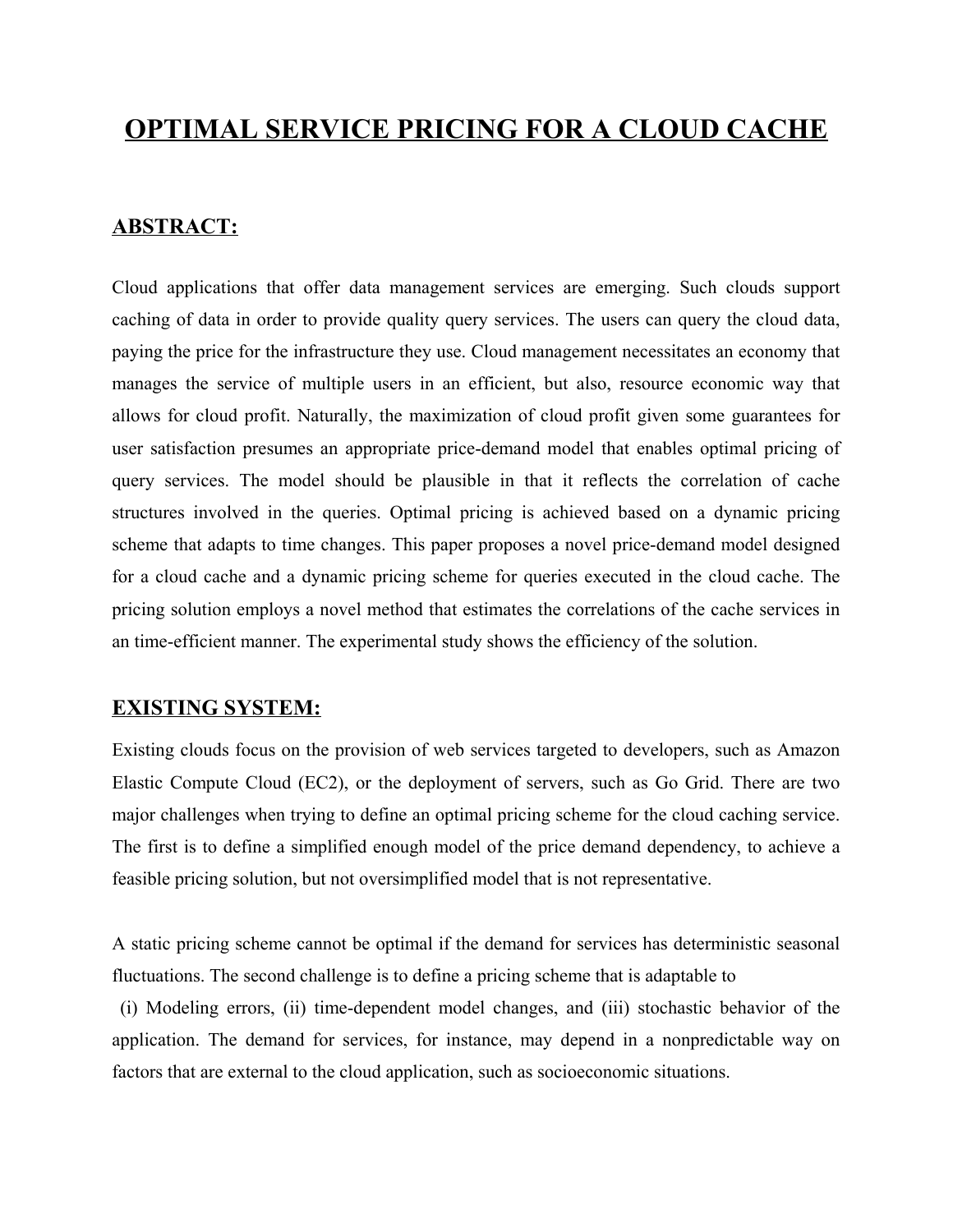Static pricing cannot guarantee cloud profit maximization. In fact, as we show in our experimental study, static pricing results in an unpredictable and, therefore, uncontrollable behavior of profit. Closely related to cloud computing is research on accounting in wide-area networks that offer distributed services. Mariposa discusses an economy for querying in distributed databases. This economy is limited to offering budget options to the users, and does not propose any pricing scheme. Other solutions for similar frameworks focus on job scheduling and bid negotiation, issues orthogonal to optimal pricing.

### **Disadvantage:**

- $\triangleright$  A static pricing scheme cannot be optimal if the demand for services has deterministic seasonal fluctuations.
- $\triangleright$  Static pricing results in an unpredictable and, therefore, uncontrollable behavior of profit.

### **PROPOSED SYSTEM:**

The cloud caching service can maximize its profit using an optimal pricing scheme. Optimal pricing necessitates an appropriately simplified price-demand model that incorporates the correlations of structures in the cache services. The pricing scheme should be adaptable to time changes.

### **Price adaptivity to time changes:**

Profit maximization is pursued in a finite long-term horizon. The horizon includes sequential non-overlapping intervals that allow for scheduling structure availability. At the beginning of each interval, the cloud redefines availability by taking offline

some of the currently available structures and taking online some of the unavailable ones. Pricing optimization proceeds in iterations on a sliding time-window that allows online corrections on the predicted demand, via re-injection of the real demand values at each sliding instant. Also, the iterative optimization allows for re-definition of the parameters in the price-demand model, if the demand deviates substantially from the predicted.

### **Modeling structure correlations:**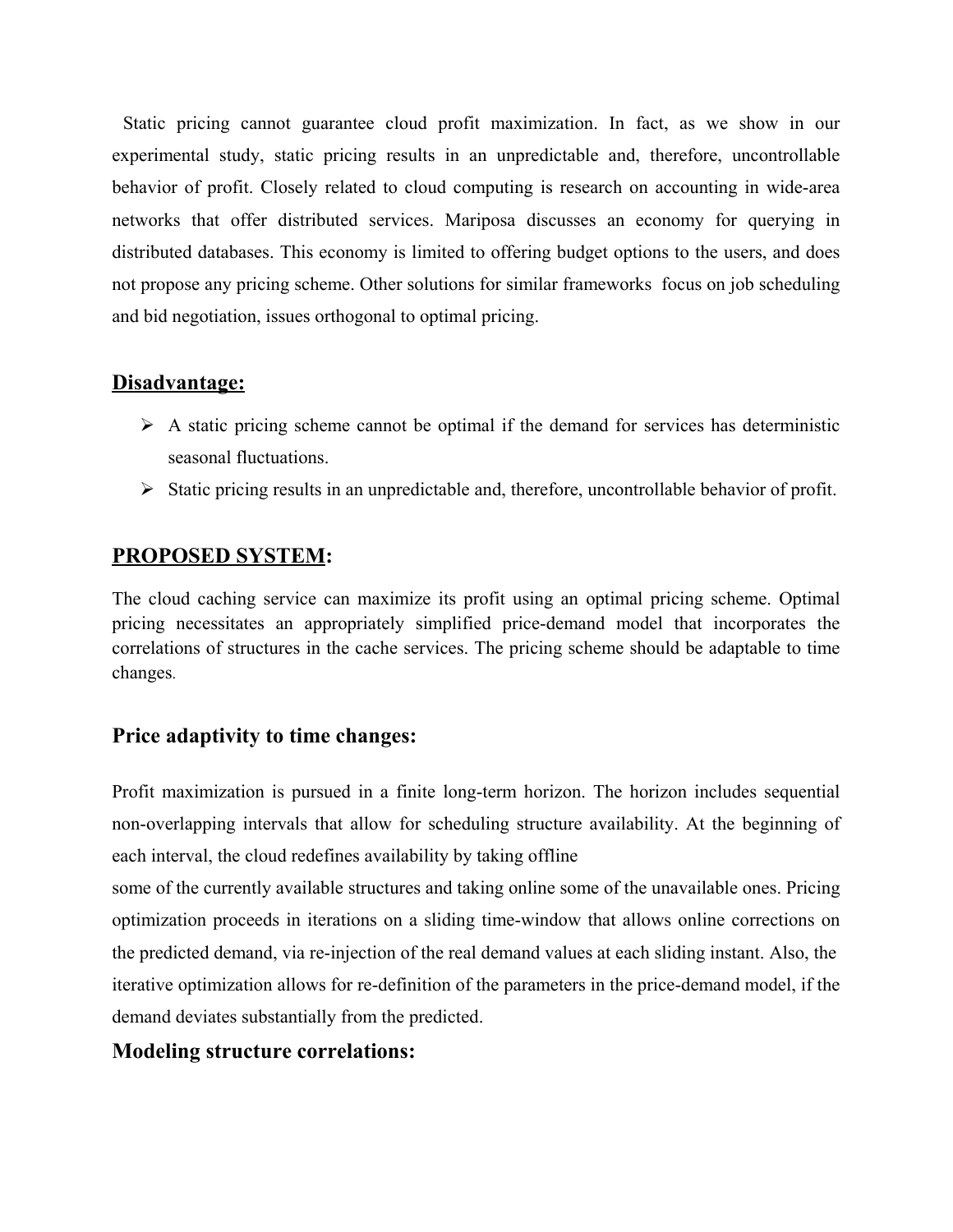Our approach models the correlation of cache structures as a dependency of the demand for each structure on the price of every available one. Pairs of structures are characterized as competitive, if they tend to exclude each other, or collaborating, if they coexist in query plans. Competitive pairs induce negative, whereas collaborating pairs induce positive correlation. Otherwise correlation is set to zero. The index-index, index column,

and column-column correlations are estimated based on proposed measures that can estimate all three types of correlation. We propose a method for the efficient computation of structure correlation by extending a cache based query cost estimation module and a template-based workload compression technique.

#### **Advantage:**

- $\triangleright$  A novel demand-pricing model designed for cloud caching services and the problem formulation for the dynamic pricing scheme that maximizes profit and incorporates the objective for user satisfaction.
- $\triangleright$  An efficient solution to the pricing problem, based on non-linear programming, adaptable to time changes.
- $\triangleright$  A correlation measure for cache structures that is suitable for the cloud cache pricing scheme and a method for its efficient computation.
- $\triangleright$  An experimental study which shows that the dynamic pricing scheme out-performs any static one by achieving 2 orders of magnitude more profit per time unit.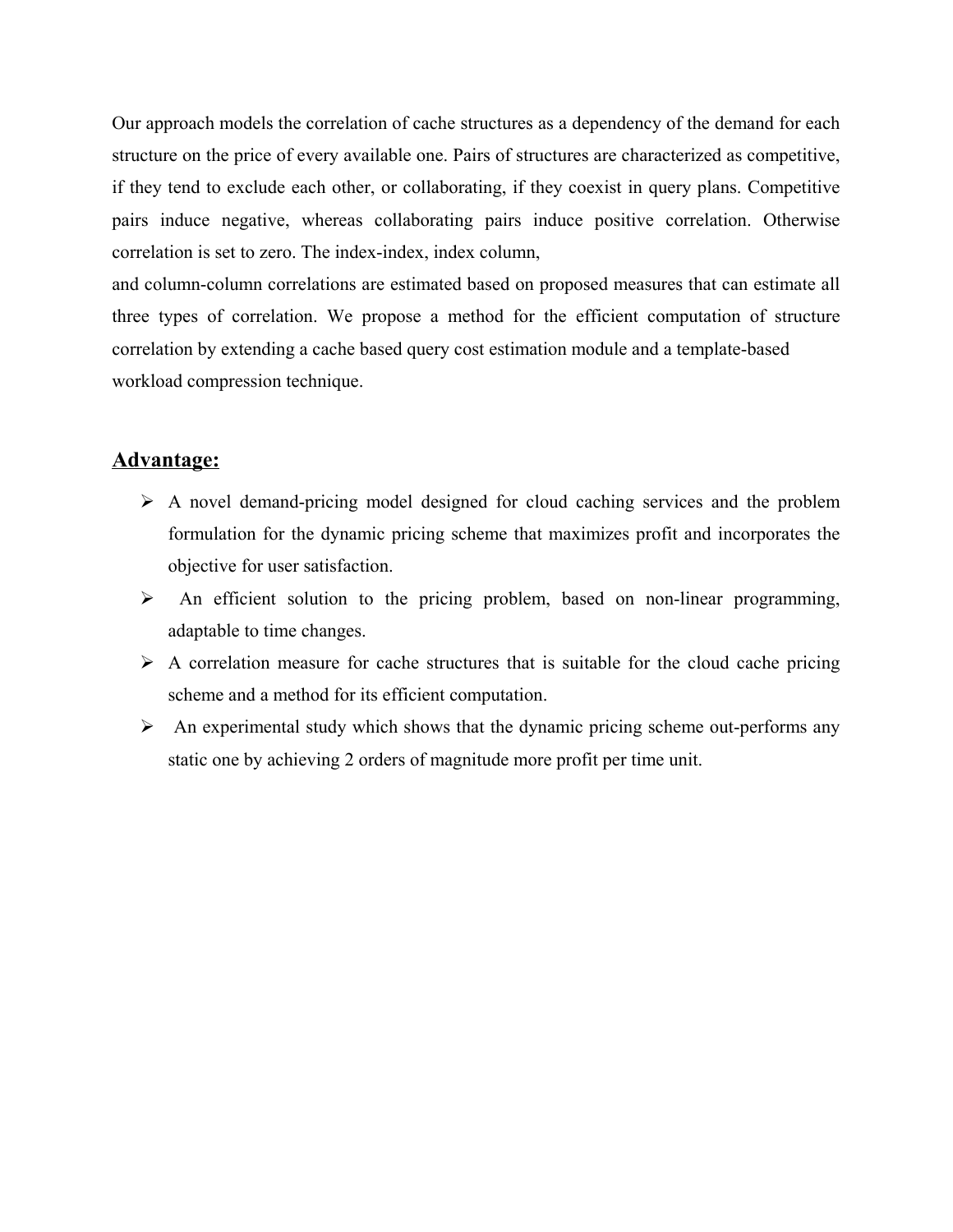## **ARCHITECTURE:**



**Back \_ End \_ Database**

## **ALGORITHM:**

**Global**: cache structures *S*, prices *P*, availability  $\Delta$ **Query Execution** ( ) **if** *q* can be satisfied in the cache **then**  $(result, cost) \leftarrow runQueryInCache (q)$ **else**  $(result, cost) \leftarrow runQueryInBackend (q)$ **end if** *S*←addNewStructures () **return** result, cost **optimalPricing** (horizon *T*, intervals *t*[*i*], *S*)  $(\Delta, P)$  
idetermineAvailability&Prices (T, t,S) **return**  $\Delta$ *,P*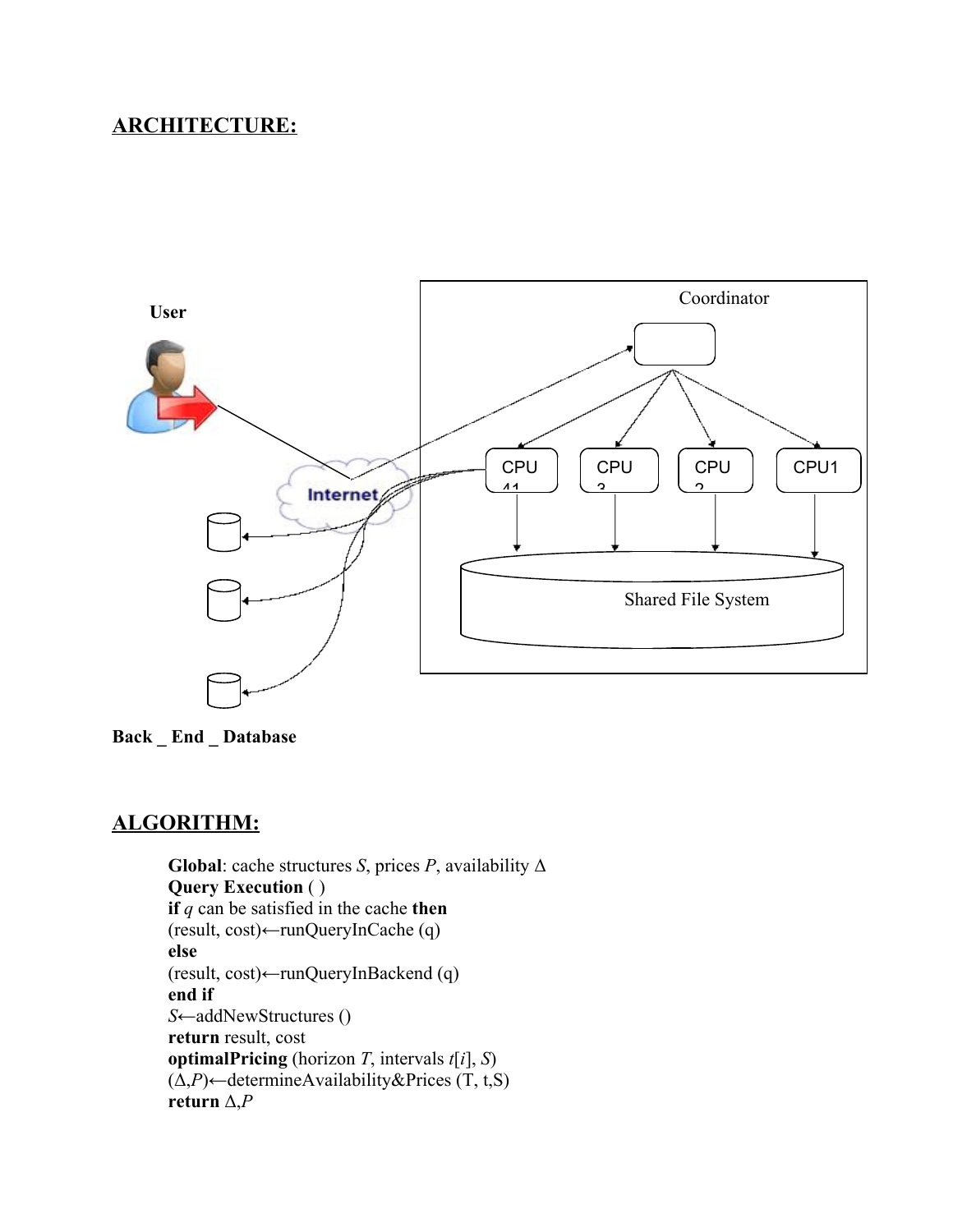**main** () execute in parallel tasks T1 and T2: T1: **for** every new *i* **do** slide the optimization window OptimalPricin (*T*, *t*[*i*], *S*) **end for** T2: **While** new query *q* **do** (Result, cost) $\leftarrow$ query Execution (q) **end while if** *q* executed in cache **then** Charge *cost* to user **else** Calculate total price and charge price to user **end if**

## **System Requirements:**

### **Hardware Requirements:**

|                  | $\triangleright$ System       | : Pentium IV 2.4 GHz. |
|------------------|-------------------------------|-----------------------|
|                  | $\triangleright$ Hard Disk    | : $40$ GB.            |
|                  | $\triangleright$ Floppy Drive | : $1.44$ Mb.          |
|                  | $\triangleright$ Monitor      | $: 15$ VGA Colour.    |
|                  | $\triangleright$ Mouse        | : Logitech.           |
| $\triangleright$ | - Ram                         | : $512$ Mb.           |

### **Software Requirements:**

| $\triangleright$ Operating system | : Windows $XP$ .             |
|-----------------------------------|------------------------------|
| $\triangleright$ Coding Language  | : ASP. Net with $C#$         |
| $\triangleright$ Data Base        | $\therefore$ SQL Server 2005 |

#### **MODULES:**